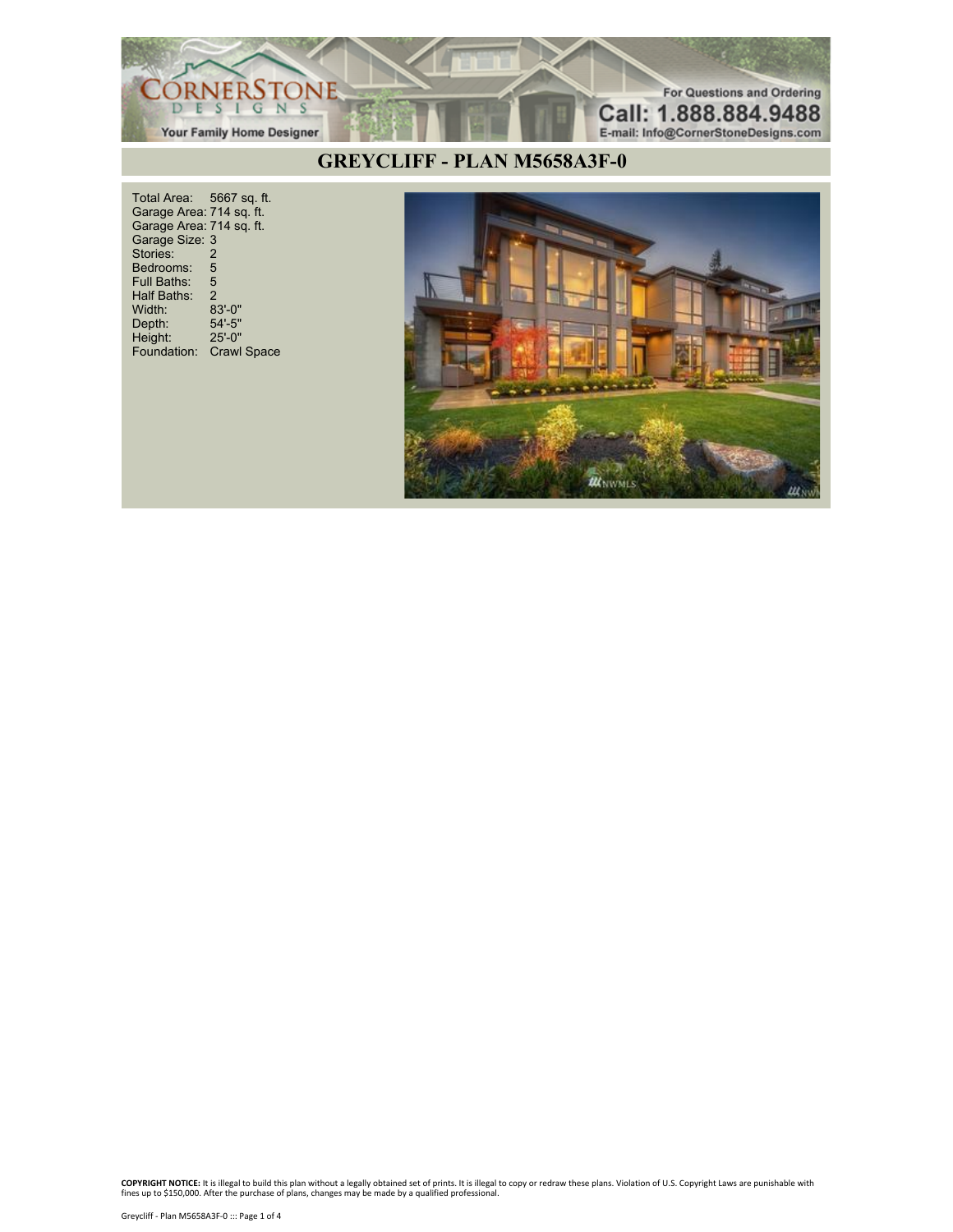

# **GREYCLIFF - PLAN M5658A3F-0**

#### **MAIN FLOOR**

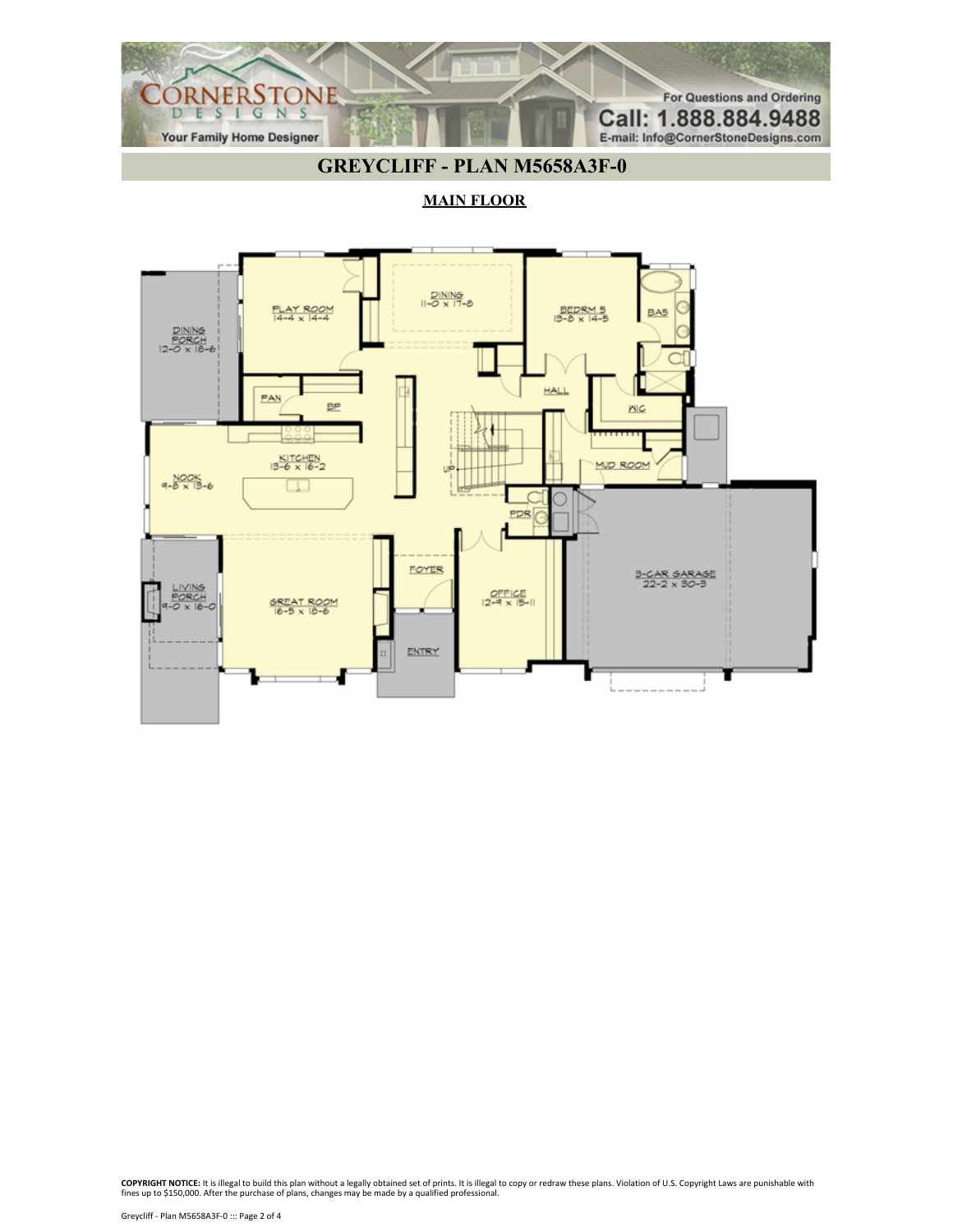

## **GREYCLIFF - PLAN M5658A3F-0**

#### **UPPER FLOOR**